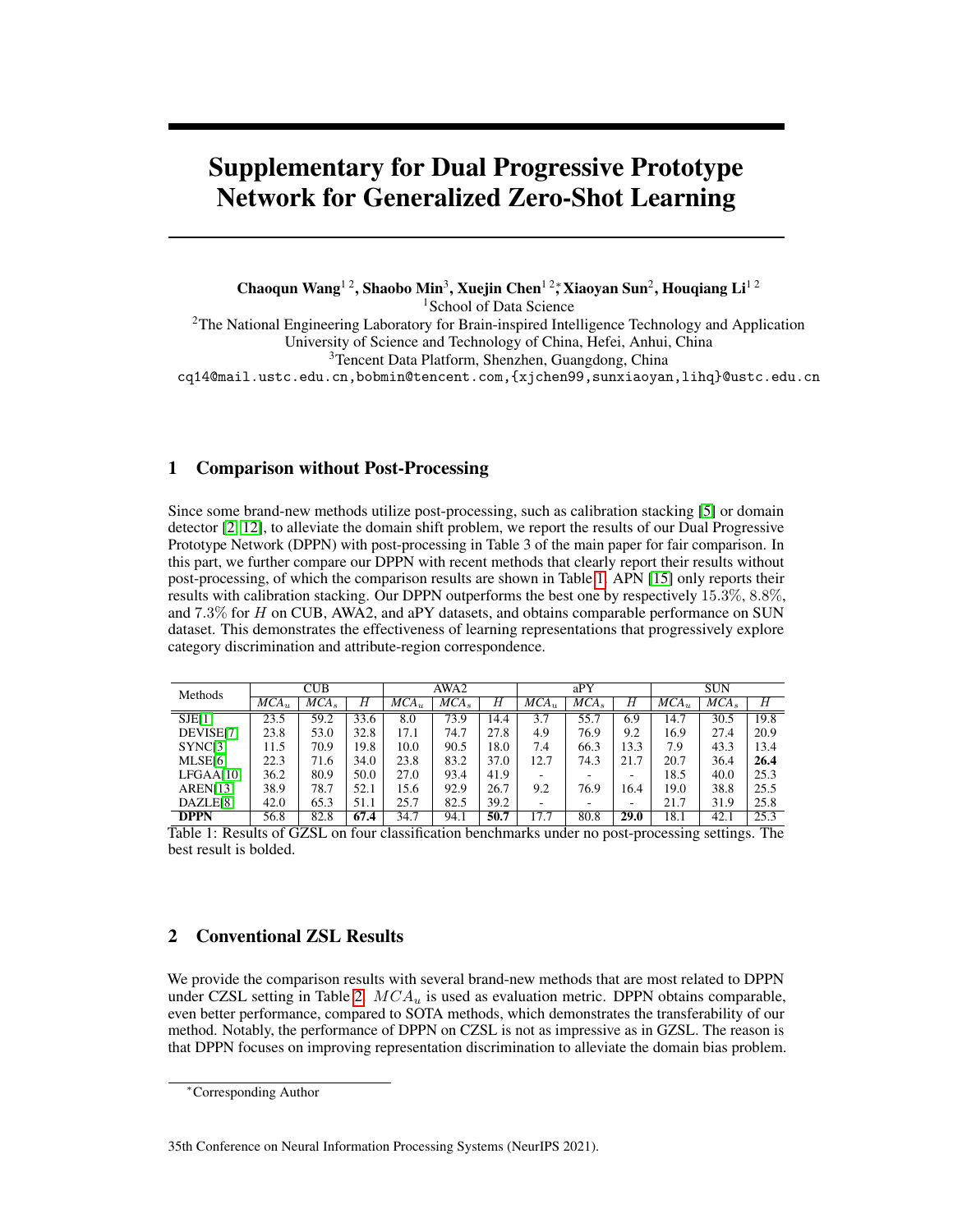| Methods          | <b>CUB</b> | AWA2 | aPY  | SUN  |
|------------------|------------|------|------|------|
| AREN[13]         | 71.8       | 67.9 | 39.2 | 60.6 |
| CosineSoftmax[9] | 54.4       | 71.1 | 38.0 | 62.6 |
| RGEN[14]         | 76.1       | 73.6 | 44.4 | 63.8 |
| DAZLE[8]         | 65.9       |      |      |      |
| GEM-ZSL[11]      | 77.8       | 67.3 |      | 62.8 |
| APN[15]          | 72.0       | 68.4 |      | 61.6 |
| <b>DPPN</b>      | 77.8       | 73.3 | 45.1 | 61.5 |

<span id="page-1-0"></span>Table 2: Results of CZSL.  $MCA_u$  is used as the evaluation metric. The best result is bolded, and the second best is underlined.

# 3 Comparison on Evaluation Metric AUSUC

In this section, we give the comparison results with recent related methods on the evaluation metric of AUSUC [\[4\]](#page-3-13). As shown in Table [3,](#page-1-1) our DPPN outperforms the best one by respectively 19.7% and 7.7% for AUSUC on CUB and AWA2 datasets, and obtains comparable performance on SUN dataset. The robust improvements over various metrics prove that DPPN can effectively alleviate the domain bias problem in GZSL.

| Methods              | CUB  | AWA2 | aPY  | <b>SUN</b> |
|----------------------|------|------|------|------------|
| SYNC[3]              | 33.7 | 50.4 |      | 24.1       |
| COSMO <sup>[2]</sup> | 35.7 |      |      | 23.9       |
| EXEM[4]              | 36.6 | 55.9 |      | 25.1       |
| DPPN                 | 56.3 | 63.6 | 33.4 | 23.1       |

<span id="page-1-1"></span>Table 3: Comparison results on AUSUC metric. The best result is bolded.

### 4 Results of Input Size  $224 \times 224$

For fair comparison, we use the setting of input size 448 × 448 following recent SOTA methods, *e.g.*, VSE-S [\[18\]](#page-4-1), GEM-ZSL [\[11\]](#page-3-12), and AREN [\[13\]](#page-3-8). In this part, we conduct experiments comparing DPPN with recent methods under the setting of input size  $224 \times 224$ , of which the results are shown in Table [4.](#page-1-2) From the results, our DPPN outperforms the best previous method by respectively 3.8%, 6.7%, and 2.9% on CUB, aPY, and SUN datasets, and achieves the second-best performance on AWA2. The SOTA performance on different resolutions demonstrates the effectiveness and generalization of our DPPN.

| Methods         | CUB       |                  |      | AWA2        |                  |      | aPY                      |                  |                          | <b>SUN</b> |                  |      |
|-----------------|-----------|------------------|------|-------------|------------------|------|--------------------------|------------------|--------------------------|------------|------------------|------|
|                 | $MCA_{u}$ | MCA <sub>s</sub> | Н    | $MCA_{\nu}$ | MCA <sub>o</sub> | Η    | $MCA_{u}$                | MCA <sub>s</sub> | Η                        | $MCA_{u}$  | MCA <sub>o</sub> | H    |
| <b>PREN[17]</b> | 32.5      | 55.8             | 43.1 | 32.4        | 88.6             | 47.4 | $\overline{\phantom{a}}$ | ۰                | $\overline{\phantom{a}}$ | 35.4       | 27.2             | 30.8 |
| LFGAA[10]       | 43.4      | 79.6             | 56.2 | 50.0        | 90.3             | 64.4 |                          |                  |                          | 20.8       | 34.9             | 26.1 |
| AREN[13]        | 63.2      | 69.0             | 66.0 | 54.7        | 79.1             | 64.7 | 30.0                     | 47.9             | 36.9                     | 40.3       | 32.3             | 35.9 |
| RGEN[14]        | 73.5      | 60.0             | 66.1 | 76.5        | 67.1             | 71.5 | 48.1                     | 30.4             | 37.2                     | 31.7       | 44.0             | 36.8 |
| DAZLE[8]        | 56.7      | 59.6             | 58.1 | 60.3        | 75.7             | 67.1 | -                        |                  |                          | 52.3       | 24.3             | 33.2 |
| SELAR[16]       | 43.0      | 76.3             | 55.0 | 32.9        | 78.7             | 46.4 |                          |                  |                          | 23.8       | 37.2             | 29.0 |
| <b>DPPN</b>     | 66.2      | 74.1             | 69.9 | 60.3        | 81.6             | 69.4 | 35.5                     | 57.5             | 43.9                     | 48.7       | 33.5             | 39.7 |

<span id="page-1-2"></span>Table 4: Results of GZSL on four classification benchmarks using input size  $224 \times 224$ . The best result is bolded, and the second best is underlined.

### 5 Results of w/o Finetuning

We adopt a two-step training schedule that first trains DPPN with the fixed ResNet-101 backbone and then fne-tunes the whole network. As shown in Table [5,](#page-2-0) we also provide the results without fnetuning. Our DPPN outperforms the best previous method by respectively 5.0%, 5.1%, 6.5%, and 0.9% for H on CUB, AWA2, aPY, and SUN datasets. The results show that our DPPN is superior to previous methods even without fnetuning.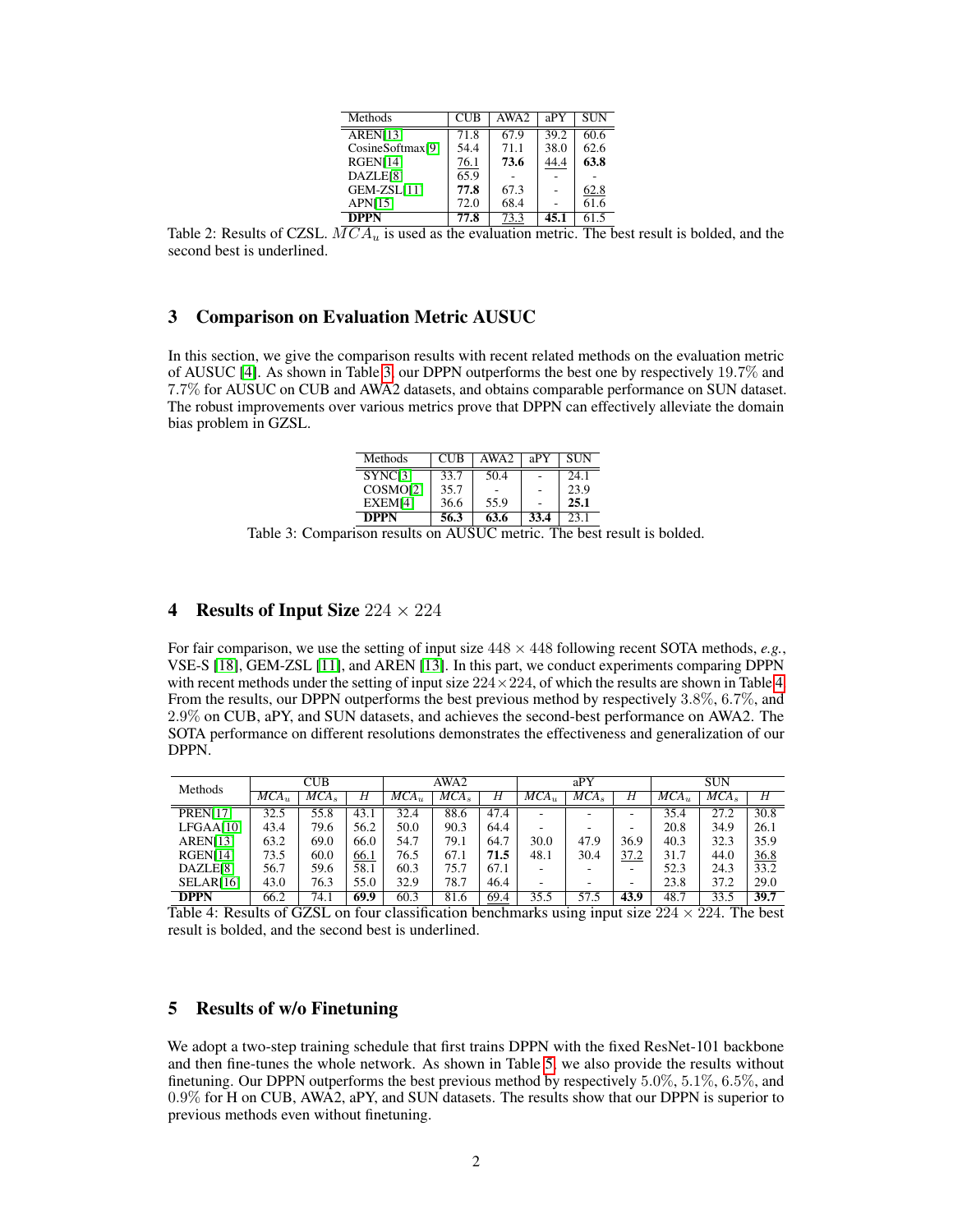| <b>Methods</b>   | CUB     |      |      | AWA2    |                  |          | aPY     |                          |      | <b>SUN</b> |      |      |
|------------------|---------|------|------|---------|------------------|----------|---------|--------------------------|------|------------|------|------|
|                  | $MCA_u$ | MCA. | Η    | $MCA_u$ | MCA <sub>s</sub> | Η        | $MCA_u$ | MCA.                     |      | $MCA_u$    | MCA. | Н    |
| MLSE[6]          | 22.3    | '1.6 | 34.0 | 23.8    | 83.2             | 37<br>.0 | 12.     | 74.3                     | 21.7 | 20.7       | 36.4 | 26.4 |
| CosineSoftmax[9] | 47.4    | 47.6 | 47.5 | 56.4    | 81.4             | 66.7     | 26.5    | 74.0                     | 39.0 | 36.3       | 42.8 | 39.3 |
| DAZLE[8]         | 56.7    | 59.6 | 58.1 | 60.3    | 75.7             | 67.1     | -       | $\overline{\phantom{0}}$ | -    | 52.3       | 24.3 | 33.2 |
| DPPN w/o ft.     | 60.4    | 66.1 | 63.1 | 61.8    | 86.8             | 72.2     | 38.8    | 55.0                     | 45.5 | 45.0       | 36.2 | 40.2 |

<span id="page-2-0"></span>Table 5: Comparison results under without fnetuning setting. The best result is bolded.

#### 6 Different Combinations of Representations in Inference

Only the visual representation  $f^K(X)$  at the K-th iteration is used in inference for simplicity. In this section, we conduct experiments of using different combinations of representations as the fnal image representation in inference, of which the results are shown in Table [6.](#page-2-1) From the table, we can see that using only the  $K$ -th representation obtains comparable results with summing up all the representations. Since the representation derives from the preceding representation, the preceding representations bring limited supplement to the fnal performance. Besides, concatenating all the representations results in a fnal representation with a large dim, which is harder to train and obtains worse performance. Moreover, using  $f^1(X)$  as the final image representation can obtain considerable performance. However, our DPPN learns more transferable and distinctive representations through updating, which will achieve better results if using the fnal representation in inference.

| Methods                         | CUB     |      |      | AWA2                 |                  |      | aPY     |                  |      | <b>SUN</b> |      |      |
|---------------------------------|---------|------|------|----------------------|------------------|------|---------|------------------|------|------------|------|------|
|                                 | $MCA_u$ | MCA. | Н    | $\overline{MCA}_{u}$ | MCA <sub>s</sub> | Н    | $MCA_u$ | MCA <sub>s</sub> | Η    | $MCA_u$    | MCA. | Η    |
| Sum All                         | 72.0    | 75.2 | 73.6 | 61.4                 | 89.7             | 72.9 | 39.5    | 60.5             | 47.8 | 42.4       | 38.6 | 40.5 |
| Concat All                      | 69.3    | 73.2 | 71.2 | 60.5                 | 87.1             | 71.4 | 39.3    | 60.0             | 47.5 | 41.5       | 38.2 | 39.8 |
| $\lq Y$<br>$1-th$               | 65.8    | 80.3 | 723  | 62.9                 | 82.8             | 71   | 37.9    | 58.9             | 46.1 | 46.3       | 34.4 | 39.5 |
| $(K-th)$<br>$X^{\cdot}$<br>fK ( | 70.2    | 77.1 | 73   | 63.1                 | 86.8             | 73.1 | 40.0    | 61.2             | 48.4 | 47.9       | 35.8 | 41.0 |

<span id="page-2-1"></span>Table 6: Results of using different combinations of representations as the fnal image representation for inference.

# 7 Visualization of Representations

To intuitively demonstrate the distinction of our visual representations, we compare the representations of DPPN and Base-V2S using t-SNE on randomly selected categories, of which the results are shown in Fig. [1.](#page-2-2) Compared to Base-V2S, the representations are more compact inside a category and the margins between seen and unseen categories are enlarged in DPPN. This refects that DPPN obtains more distinctive and transferable representations through progressively learning attribute-region correspondence and category discrimination.



<span id="page-2-2"></span>Figure 1: Visualization of representations on CUB and aPY datasets. Dotted circles denote unseen categories while seen categories are not circled.

# 8 Broader Impact

This paper proposes a novel method DPPN to tackle the domain shift problem in Generalized Zero-Shot Learning. The positive impacts of this paper can be summarized in two-fold: a) The proposed method enables people to recognize novel categories without elaborate labeling, which can reduce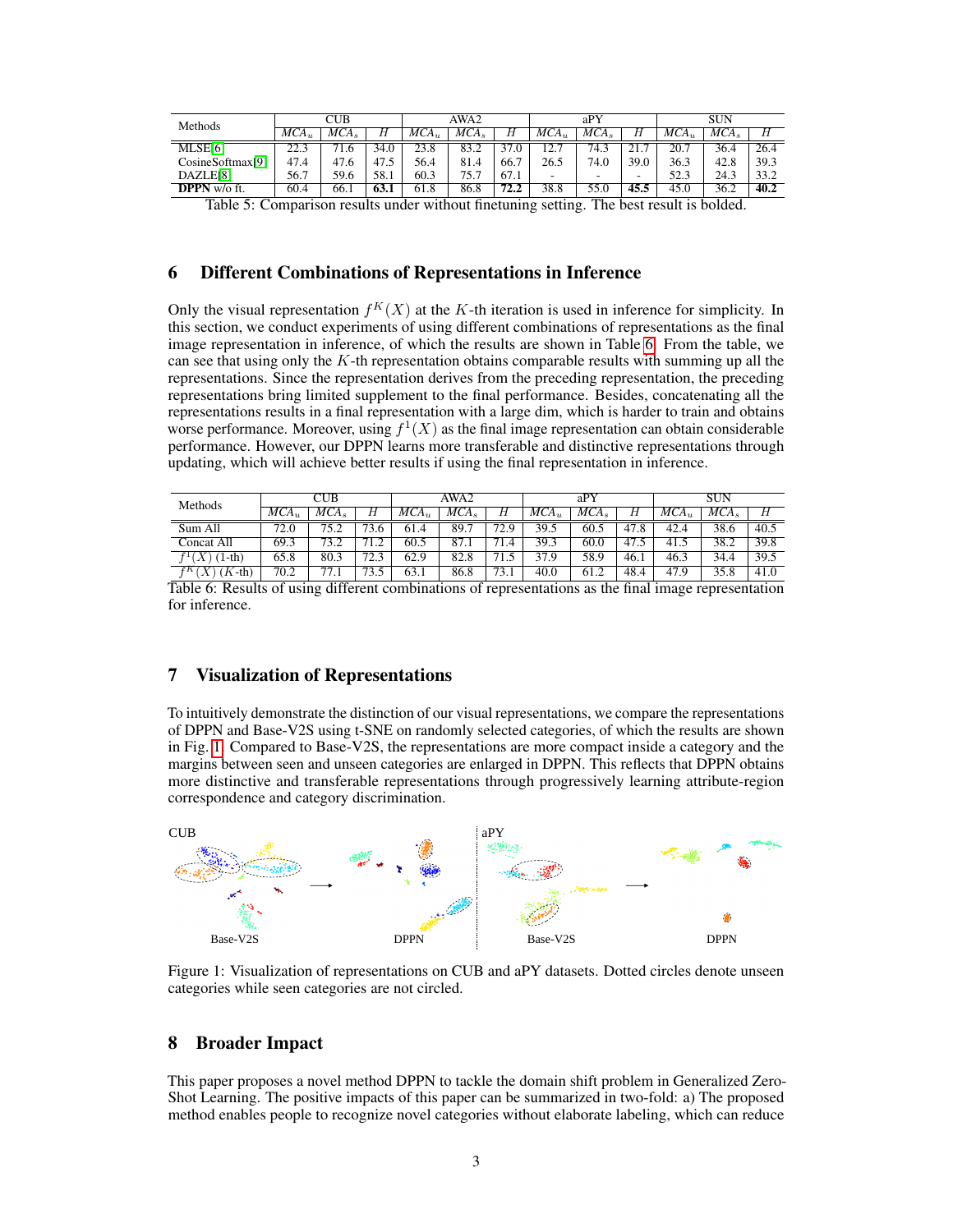annotation costs and diffculties. b) Our proposed DPPN brings negligible additional computation over the feature extractor network, which can save computing resources. The potential negative societal impacts contain: a) Our DPPN can alleviate the burden of labeling data, which may cause unemployment of data annotators. b) Our DPPN may be not suitable for data with large #categories and small #images in each category. c) The recognition of unseen domain remains still not good enough for industrial use, which should be further studied.

### **References**

- <span id="page-3-3"></span>[1] Akata, Z., Reed, S., Walter, D., Lee, H., Schiele, B.: Evaluation of output embeddings for fne-grained image classifcation. In: Proceedings of the IEEE Conference on Computer Vision and Pattern Recognition. pp. 2927–2936 (2015)
- <span id="page-3-1"></span>[2] Atzmon, Y., Chechik, G.: Adaptive confdence smoothing for generalized zero-shot learning. In: Proceedings of the IEEE Conference on Computer Vision and Pattern Recognition. pp. 11671–11680 (2019)
- <span id="page-3-5"></span>[3] Changpinyo, S., Chao, W.L., Gong, B., Sha, F.: Synthesized classifers for zero-shot learning. In: Proceedings of the IEEE Conference on Computer Vision and Pattern Recognition. pp. 5327–5336 (2016)
- <span id="page-3-13"></span>[4] Changpinyo, S., Chao, W.L., Gong, B., Sha, F.: Classifer and exemplar synthesis for zero-shot learning. International Journal of Computer Vision 128(1), 166–201 (2020)
- <span id="page-3-0"></span>[5] Chao, W.L., Changpinyo, S., Gong, B., Sha, F.: An empirical study and analysis of generalized zero-shot learning for object recognition in the wild. In: Proceedings of the European Conference on Computer Vision. pp. 52–68 (2016)
- <span id="page-3-6"></span>[6] Ding, Z., Liu, H.: Marginalized latent semantic encoder for zero-shot learning. In: Proceedings of the IEEE Conference on Computer Vision and Pattern Recognition. pp. 6191–6199 (2019)
- <span id="page-3-4"></span>[7] Frome, A., Corrado, G.S., Shlens, J., Bengio, S., Dean, J., Mikolov, T., et al.: Devise: A deep visual-semantic embedding model. In: Advances in Neural Information Processing Systems. pp. 2121–2129 (2013)
- <span id="page-3-9"></span>[8] Huynh, D., Elhamifar, E.: Fine-grained generalized zero-shot learning via dense attribute-based attention. In: Proceedings of the IEEE Conference on Computer Vision and Pattern Recognition. pp. 4483–4493 (2020)
- <span id="page-3-10"></span>[9] Li, K., Min, M.R., Fu, Y.: Rethinking zero-shot learning: A conditional visual classifcation perspective. In: Proceedings of the IEEE International Conference on Computer Vision. pp. 3583–3592 (2019)
- <span id="page-3-7"></span>[10] Liu, Y., Guo, J., Cai, D., He, X.: Attribute attention for semantic disambiguation in zeroshot learning. In: Proceedings of the IEEE International Conference on Computer Vision. pp. 6698–6707 (2019)
- <span id="page-3-12"></span>[11] Liu, Y., Zhou, L., Bai, X., Huang, Y., Gu, L., Zhou, J., Harada, T.: Goal-oriented gaze estimation for zero-shot learning. In: Proceedings of the IEEE Conference on Computer Vision and Pattern Recognition. pp. 3794–3803 (2021)
- <span id="page-3-2"></span>[12] Min, S., Yao, H., Xie, H., Wang, C., Zha, Z.J., Zhang, Y.: Domain-aware visual bias eliminating for generalized zero-shot learning. In: Proceedings of the IEEE Conference on Computer Vision and Pattern Recognition. pp. 12664–12673 (2020)
- <span id="page-3-8"></span>[13] Xie, G.S., Liu, L., Jin, X., Zhu, F., Zhang, Z., Qin, J., Yao, Y., Shao, L.: Attentive region embedding network for zero-shot learning. In: Proceedings of the IEEE Conference on Computer Vision and Pattern Recognition. pp. 9384–9393 (2019)
- <span id="page-3-11"></span>[14] Xie, G.S., Liu, L., Zhu, F., Zhao, F., Zhang, Z., Yao, Y., Qin, J., Shao, L.: Region graph embedding network for zero-shot learning. In: Proceedings of the European Conference on Computer Vision. pp. 562–580 (2020)